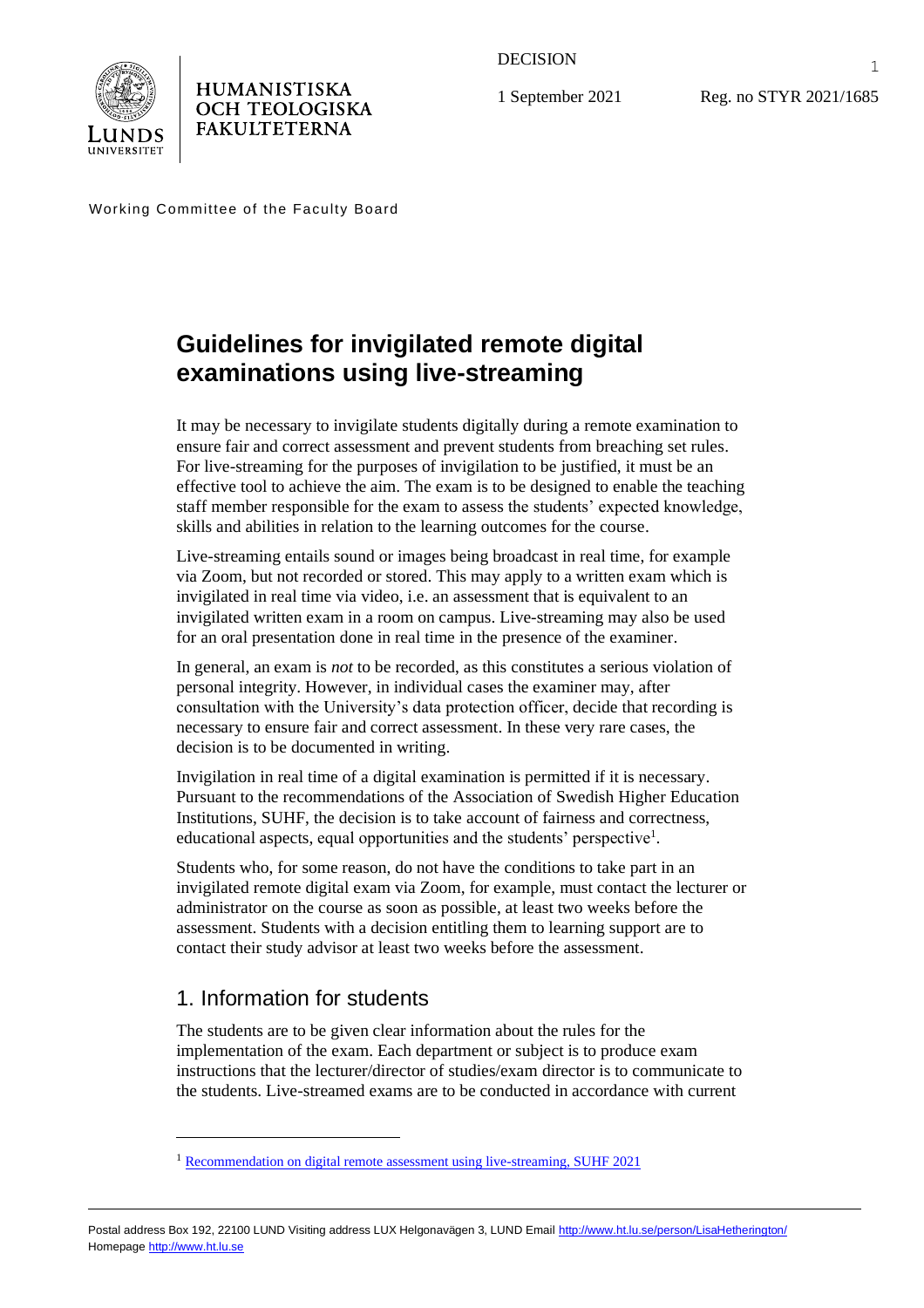guidelines and exam instructions must be specific. If these instructions are not followed, the exam can be declared invalid by the examiner.

It is important to inform the students that the exam entails the processing of personal data. The information on the processing of personal data is to be clear and simple, and easy for the students to find and comprehend.

It is the students' responsibility to read the information sent out with instructions on how to take part in a remote invigilated digital exam.

#### 2. Time and place

Login details and times for logging into the digital tool used for the exam may differ between different forms of assessment.

Login to Zoom and other digital tools (e.g. Canvas) must take place at the stated time and according to the instructions provided. Students are not permitted to join in an exam once it has started, i.e. to arrive late for an invigilated remote digital exam. The assessment begins as soon as the exam is made accessible to the students.

It is important to sit where no disturbing noise will interfere with the exam. No one other than the person sitting the exam is permitted to be present in the room where the exam is taking place once it has begun.

#### 3. Equipment and aids

An invigilated remote digital exam via Zoom, for example, makes greater demands on equipment than teaching via digital tools. Students whose equipment does not meet the technical requirements are to contact the programme administrator well in advance of the exam. If the students themselves do not have access to the necessary technology, the department is to make such equipment available on loan or provide the students with the opportunity to sit the exam on University premises with the necessary invigilation. This may also apply to students who have been approved for learning support or whose personal circumstances at home do not enable them to sit the exam there.

Some technical equipment is not permitted during remote digital exams, such as headsets and headphones. The equipment that is prohibited may vary from one exam to the next. The department is responsible for providing information about what aids are permitted in the instructions for each specific exam.

#### 4. Personal belongings and other equipment

A valid identification document and any permitted aids are to be in place before the start of the exam.

Food and drink are permitted during the exam. They must be in place before the start of the exam, as students are not permitted to leave their workstations to fetch things once the exam has begun.

Students are only permitted to use the desk materials, digital programs and technical equipment specified in the exam instructions.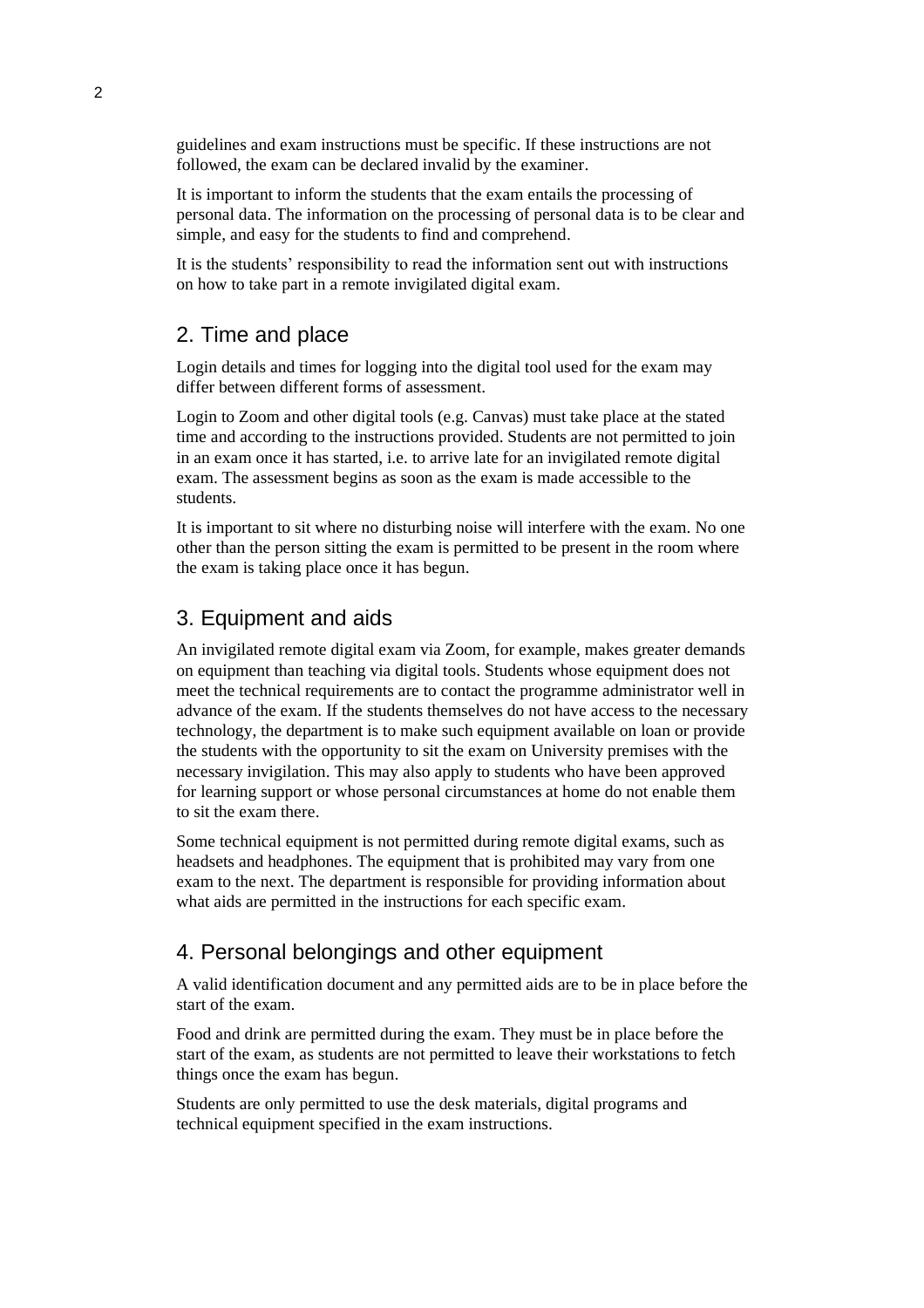Other belongings, desk materials and technical equipment which are not permitted during the exam are to be removed from the workstation and out of sight and reach throughout the exam.

### 5. Talking

Once a written exam has started, any communication is to be done via the invigilator according to the exam instructions provided. No other communication is permitted, neither via Zoom nor via other channels such as telephone or chat function.

## 6. ID check

Photo ID is obligatory for access to an exam. Valid photo ID documents are national ID cards, driving licenses, passports and LU cards.

A student who has forgotten their ID may fetch it, but only before the exam has started. If the student is unable to show valid photo ID, the invigilator is obliged to refer them to the next exam session.

It is important for each student to be identified individually and for their personal details not to be shared with the other exam candidates or other unauthorised people. When several students are sitting an exam at the same time, identification is to be done in so-called break-out-rooms to protect the students' integrity.

# 7. Technical problems

In case of technical problems during a remote exam, which lead to a student being unable to complete the exam in time, the student is to be offered a new exam session as soon as possible. This applies only on condition that the problems lie with the University. This is the case for example if the University's network is down or suffers a system error.

If the student cannot start the exam due to technical problems not due to the University, the student is referred to the next exam session.

If a technical problem arises during the exam and invigilation is interrupted, the invigilator/examiner is to be able to contact the student via chat function or mobile phone. An alternative in the event of technical disturbances is contact via a socalled "break-out-room". If invigilation is interrupted for more than 15 minutes, the exam is no longer valid.

### 8. Cover sheets

Where appropriate, the cover sheet for the exam is to be completed according to the exam instructions provided and submitted together with the exam paper.

# 9. Smoking breaks

Smoking breaks are not permitted during an exam.